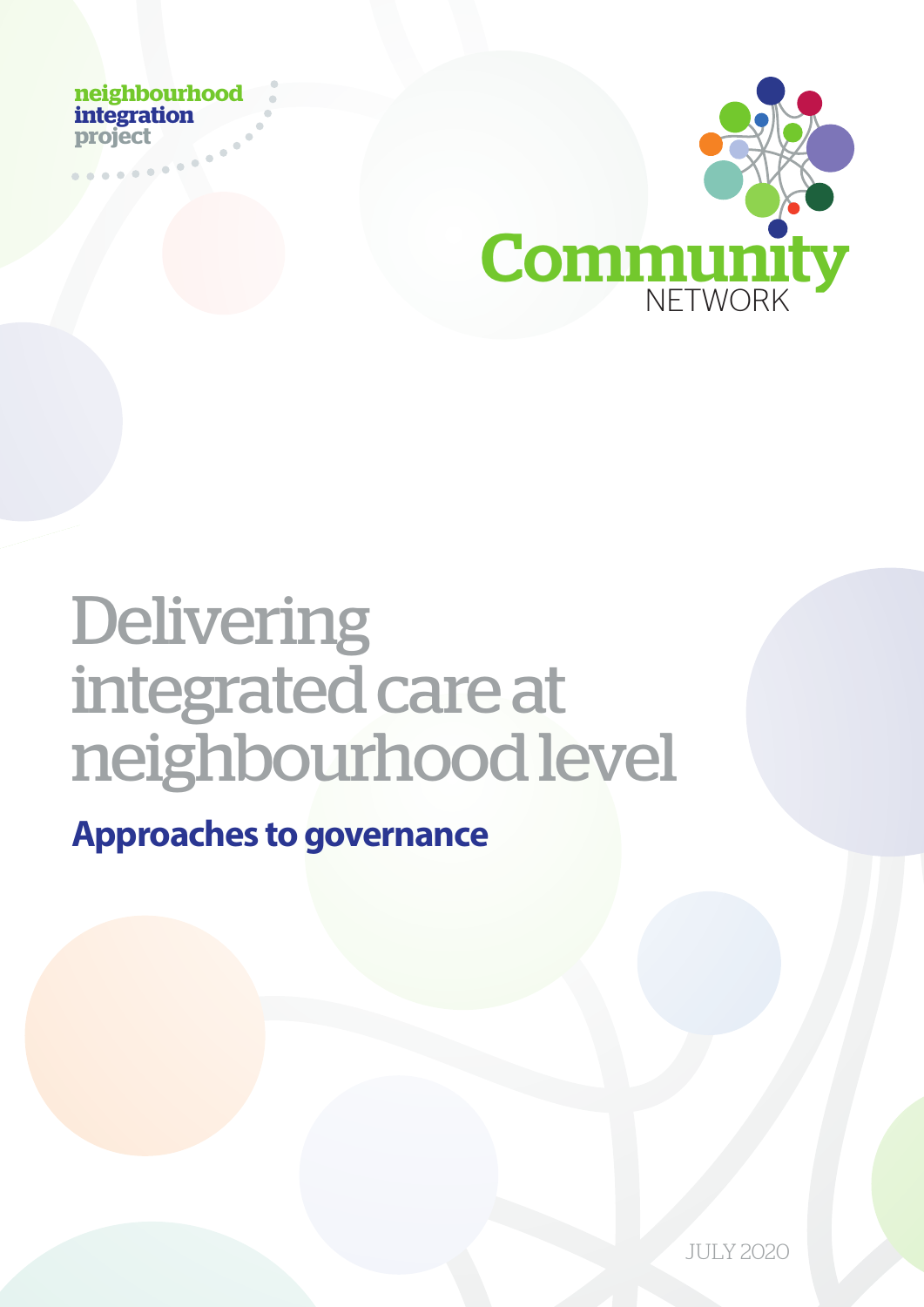# **Introduction**

The COVID-19 pandemic has rapidly accelerated the integration of care in the community. The transformative potential of organisations working together at a neighbourhood level to meet local needs has never been clearer.

Before the crisis hit, the Community Network initiated a project to capture the successes and share the learning from areas where local service integration was already well underway. This briefing forms part of a series published as part of this Neighbourhood Integration Project. With funding from NHS England and Improvement, the project focuses on how long-standing local partnerships have resolved the operational challenges that so often hold back the integration agenda.

A member survey carried out by the Community Network found that the need to develop frameworks for integrated governance was one of the four main barriers to more seamless care at the local level. This briefing focuses on how organisations in Hull, Worcestershire and Newcastle have found ways to overcome this barrier and establish effective governance arrangements for their local partnerships.

The case studies in this briefing were written before the pandemic, with all the change that has brought about, not least the move to digital ways of working. However, as the NHS faces unprecedented pressures not just to recover but reset how services are delivered, we hope they are still a timely way of sharing the practical strategies health and care organisations have already used to deliver more joined-up care.

This Community Network project is supported by NHS Providers, the NHS Confederation, the National Association of Primary Care, the Association of Directors of Adult Social Services and the Association of Ambulance Chief Executives.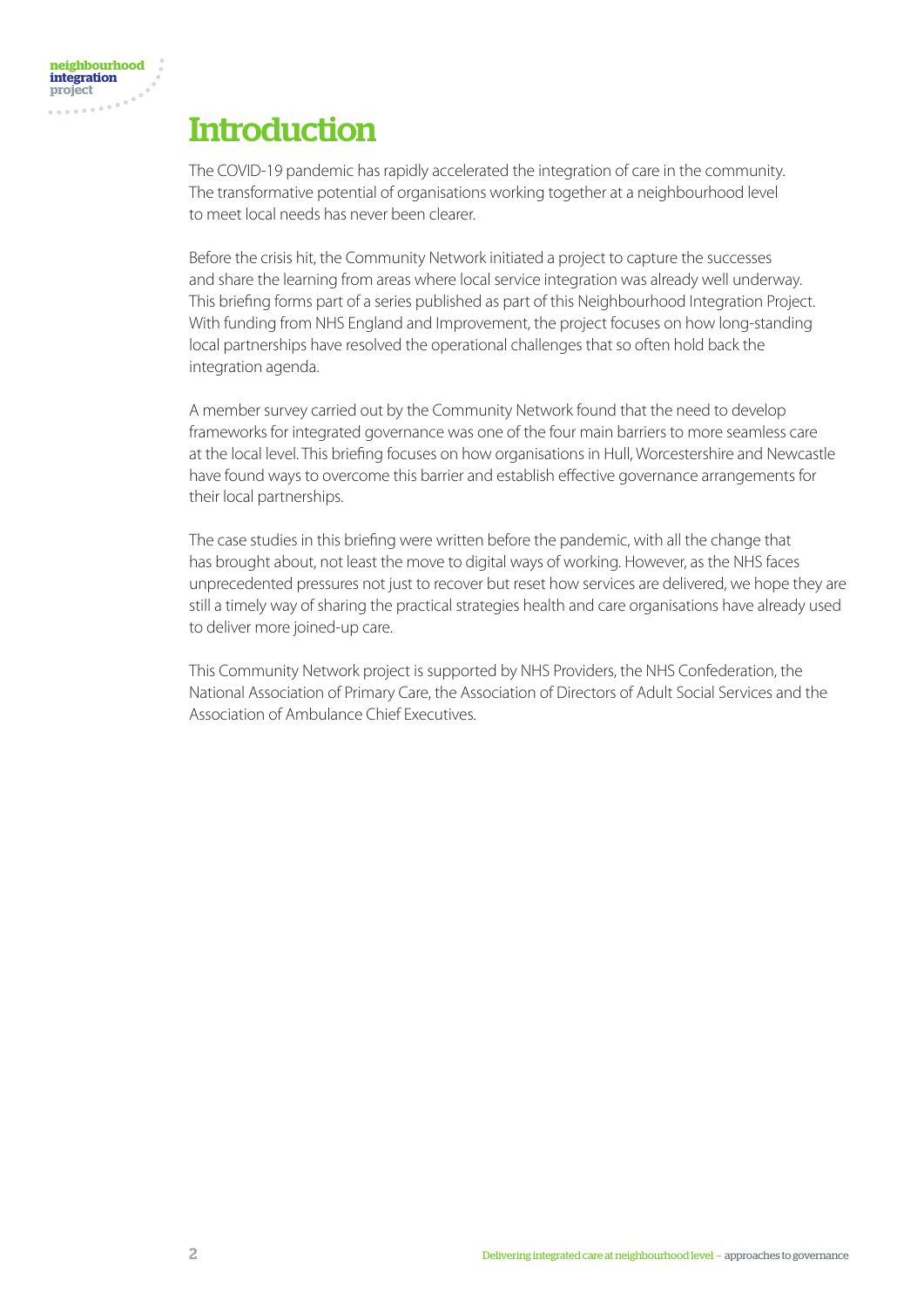## Common themes

The organisations that contributed to this briefing faced a range of different governance challenges. In Hull, partners had to decide how they could best comply with regulatory and legal requirements when co-locating a wide range of health and care services in one physical space. Working to deliver integrated care in Worcestershire, on the other hand, meant bringing together teams operating across a footprint including both rural and urban areas, with primary care networks (PCNs) that don't map directly onto council districts. In Newcastle, local leaders wanted to enable health and social care providers to play their part in a city-wide strategy aimed at delivering economic prosperity as well as improved health outcomes.

Partners have tackled these challenges in a number of different ways. Designating the community services provider as lead provider in Hull, as well as using honorary contracts, ensured that there was legal accountability as well as regulatory protection for professionals working across disciplines. A system of tiered meetings in Worcestershire enabled the 'golden thread' of communication and accountability through operational, tactical, and strategic levels of management. Newcastle leaders looked outside their sector and made use of academic learning on how to make new kinds of system work, embedding this approach in their shared leadership programme.

Despite these different governance challenges and responses, there are a number of common themes across all the case studies featured in this briefing:

- Transformation programmes need a dedicated leader with grit, resilience and credibility.
- Governance arrangements need to facilitate clear communication and transparency between staff working at operational, tactical, and strategic management levels.
- Leaders and staff need to be brave and 'go for it' in creating governance arrangements that support operational staff to take risks to innovate and change long-established ways of working, while ensuring broader accountability sits with the strategic partners.
- Having a lead organisation can ensure that professionals feel safe to step outside their usual roles, and that legal accountability is clear.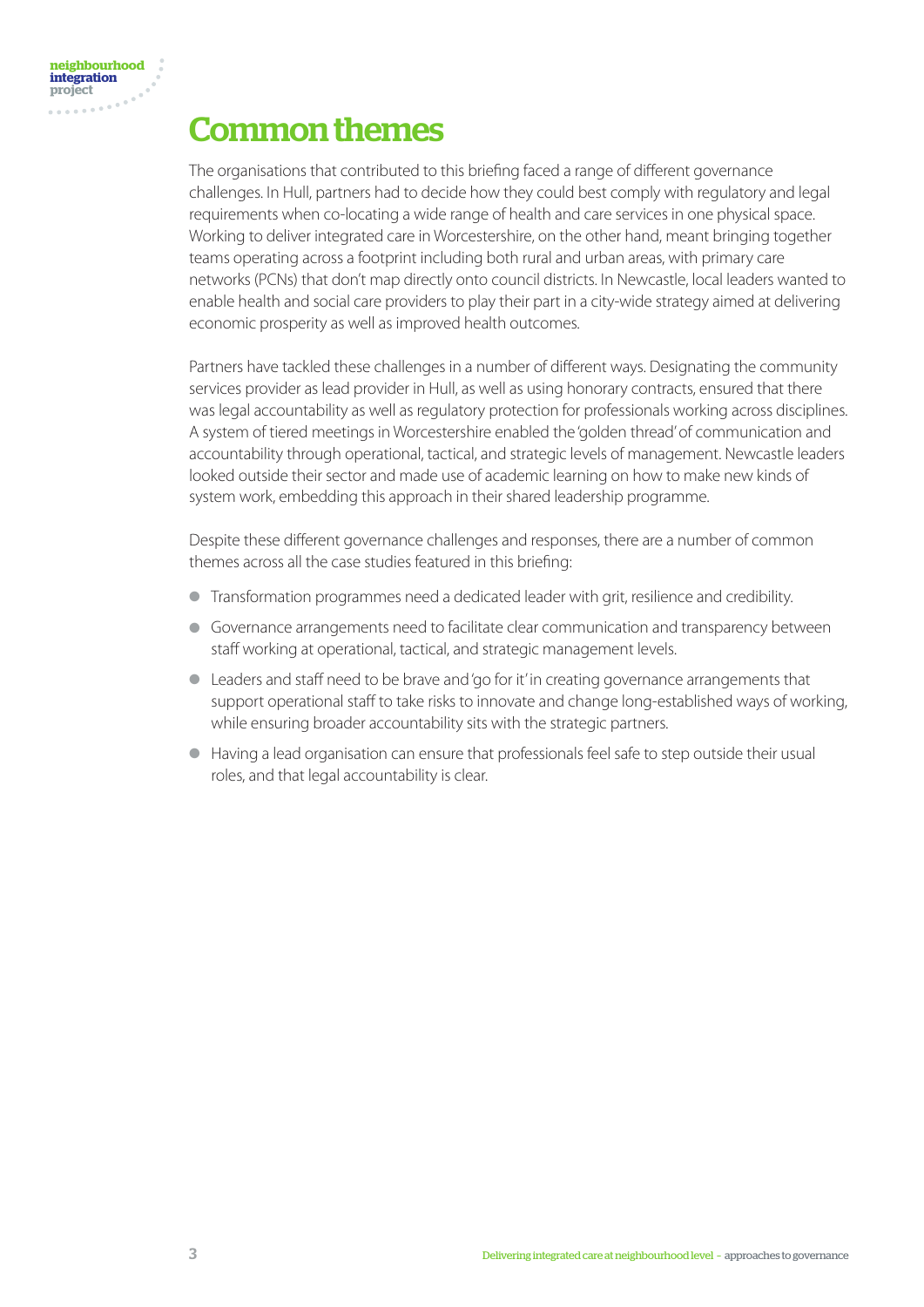# The Jean Bishop Integrated Care Centre, Hull

## Key learning

- A dedicated leader is essential. If designing ways to deliver integrated care is not a dedicated role, it will never be as high a priority as the 'day job.'
- Leading change requires grit, resilience, and credibility as well as strong relationships.
- It helped that in this case the project leader sat within the clinical commissioning group (CCG). Providers saw her as impartial as they decided on the rules of engagement for the project and began to design new pathways.
- Once a new pathway becomes operational, it needs a lead provider. As the team put it, someone had to 'hold the reins' on matters such as CQC registration, complaints procedures and legal liability.

*However good your vision is, you've got to overlay that with reality.*  Lesley Windass, head of transformation, Hull CCG Carol Waudby, chief operating officer, City Health Care Partnership CIC

## How integrated services are being delivered

The planning and delivery of integrated services for frail older people at the Jean Bishop Integrated Care Centre (ICC) in Hull has brought together partners including the local CCG, City Health Care Partnership CIC (CHCP – the community services provider), social care, the voluntary sector, local GPs, the acute trust, the mental health trust and the fire and rescue service. When the Electronic Frailty Index (eFI) was run across the city of Hull, it identified 3,000 patients who were severely frail or at risk of severe frailty. By looking at a sample of 60 patients in more depth, professionals identified a cohort of patients who lacked advanced care plans and were in need of interventions like medication reviews. Once this unmet need was recognised, partners developed a programme structure:

- A strategic steering group, with director-level representation. This delivers support across organisational boundaries with any difficult issues.
- A frailty workstream, tasked with translating the concept into an organisational model.
- A clinical forum with senior medical representation including the medical and nursing directors from community services, as well as GP representation. The clinical forum ensures that the right professional governance is in place. The clinical forum's input lends the work credibility across the system.

The clinical forum helped to identify the cohort of patients that would use the ICC, targeting the most severely frail patients on the basis that they were the most frequent hospital users but also were a small enough group to evaluate interventions effectively.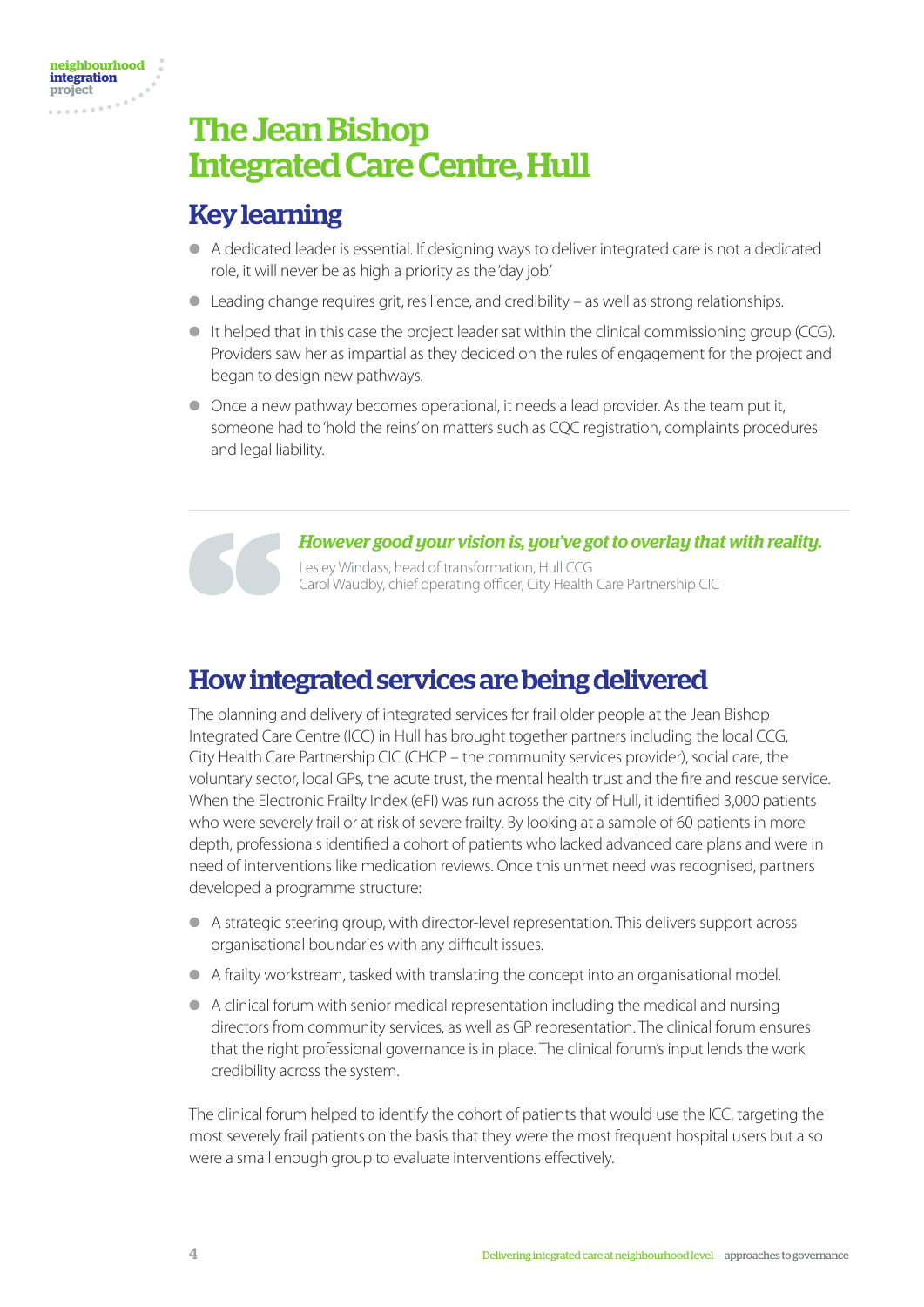#### The Jean Bishop Integrated Care Centre

GPs can refer patients directly to the centre. Alternatively, community teams and others identify patients and the ICC team will liaise with the GP for them to come in. The process works as follows:

- GPs contact patients about the service.
- An ICC support worker visits them in their home, carrying out an assessment and getting their permission to access their record in System One (the integrated record) and speak to carers, as well as finding out what they want from the process.
- Patients attend the ICC, with transport arranged if necessary, and throughout that day receive tailored input and a comprehensive geriatric assessment from a range of professionals. This can include advanced nurse practitioners, occupational therapists, physical therapists, pharmacists, geriatricians, social care, and voluntary organisations including Parkinson's UK and Alzheimer's UK.
- Patients can receive follow up from the local rehabilitation team or the ICC team.

#### How governance challenges were resolved

The ICC project team faced the challenge of how to develop a truly integrated pathway with a large number of partners, while ensuring that governance was robust and complied with regulatory and legal requirements.

To tackle this challenge, the ICC team decided to appoint a lead provider. CHCP are now registered as the lead provider with the CQC, with standard operating procedures in place for all the work carried out at the ICC.

A systems and oversight group brings together technicians and clinicians to build solutions that work for patients and partners alike. Honorary contracts were used to give professionals outside the organisation access to relevant areas of System One without conflicting with GDPR regulations.

#### The benefits

For severely frail patients, there have been big reductions in ED attendance and admission, with patients giving great feedback about the support and care they receive for them as a whole person not just their physical health.

## Advice for others

By starting small and then scaling up in light of the evidence, the team in Hull has "moved mountains for the future." A dedicated project leader was essential to deliver the ICC – someone for whom this was their 'day job', and who had the grit, resilience, credibility and relationships to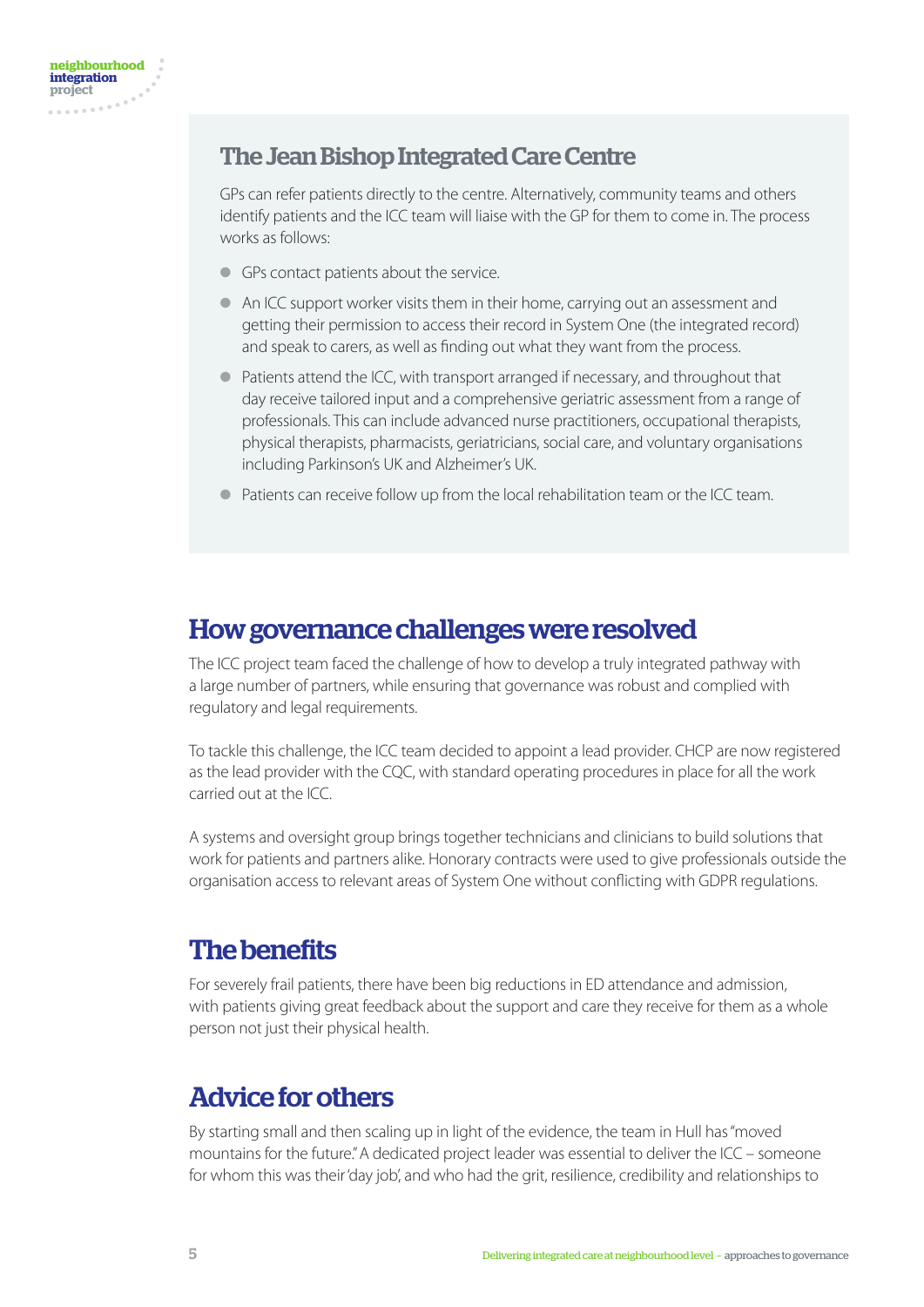motivate the wide range of partners. Whereas trusts often put their best people in operational roles, transformation teams need experience – and adequate support from 'back office', contractual and analytical teams is also key. Relationships are also crucially important – partners may not always agree, but they need to be able to have challenging conversations safe in the knowledge that there is a shared aim.

> *If we are really serious about doing what we need to do, we need to start considering making our dream team our transformation team.*

Lesley Windass, head of transformation, Hull CCG Carol Waudby, chief operating officer, City Health Care Partnership CIC

# Integrated services in Worcestershire

## Key learning

- $\bullet$  Be brave and go for it create a governance structure that supports operational decision-making and enables both innovation and integration.
- Ensure that your governance structures support a 'golden thread' of information exchange and transparency at all levels of the system.

## How integrated services are being delivered

Local health and care partners in Worcestershire wanted to work together as they faced shared challenges in providing the best care to vulnerable people living in care homes. Building on the strong working relationships between primary care and neighbourhood teams, they wanted to test new ways of working as PCNs emerged, and ensure that investments were aligned across the system.

As a result, they established a care home in-reach programme model in the Droitwich and Ombersley PCN. The operational staff involved were advanced nurse practitioners (ANPs), GPs, a pharmacist and an HCA. The team works together to build relationships with and provide education to care home staff, responding rapidly to care home queries and needs and carrying out virtual MDT reviews. Practice nurses, case home nurses and the team HCA complete long-term conditions annual reviews for the QOF, with a single point of data entry.

#### How governance challenges were resolved

With multiple footprints and types of organisation working together, and council districts that don't map neatly to PCNs, the team in Worcestershire had to ensure that governance operated effectively.

Partners designed a system of governance that encourages and supports decision-making at an operational level, with accountability at organisational levels and system level oversight.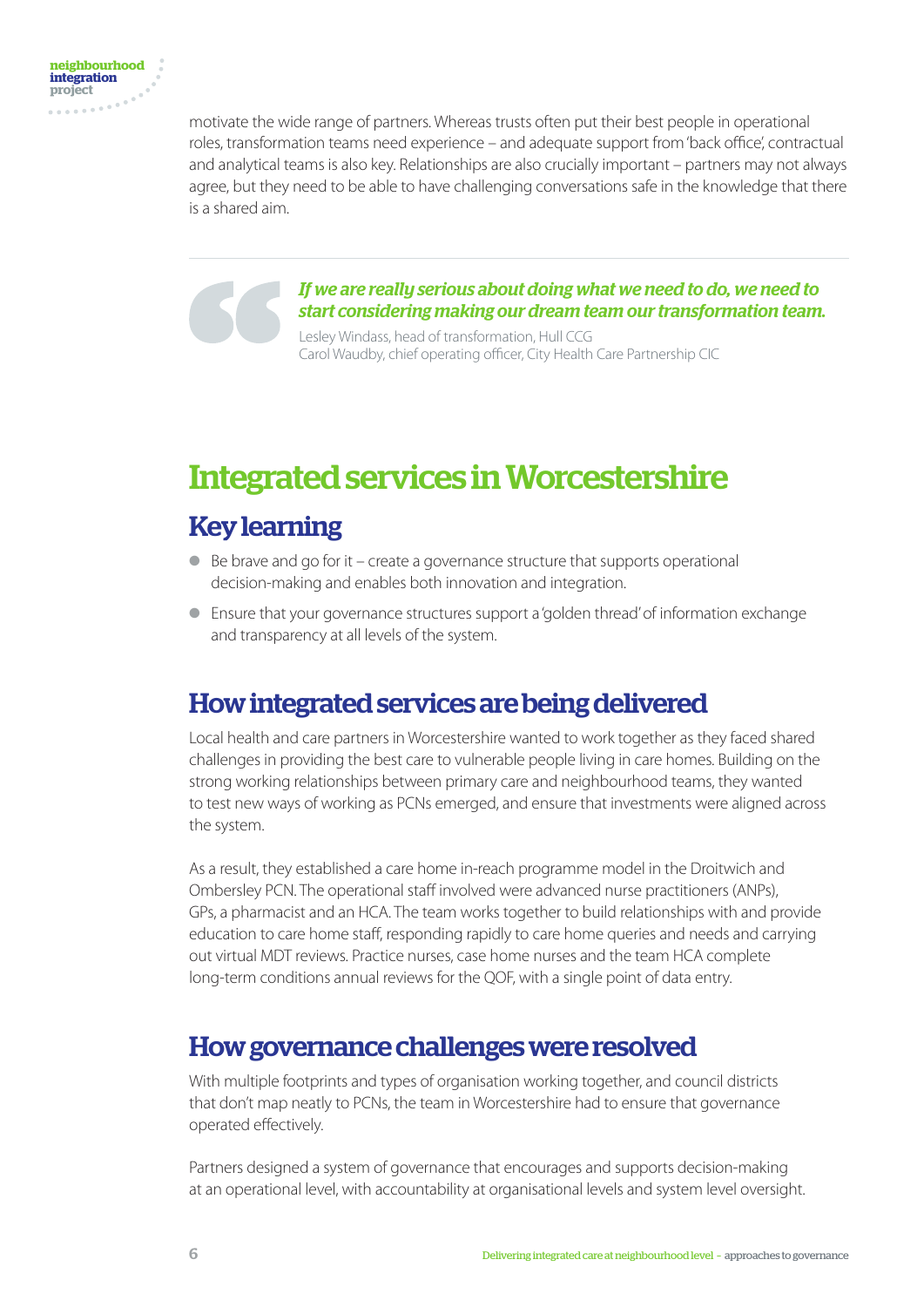#### Governance for integrated care in Worcestershire

**Tactical** level

#### Strategic level

Worcestershire Alliance Board, chaired by the chief executive of the community mental health trust, who is also joint STP lead, and including the chief executives of provider organisations:

- System leadership
- Vision and strategy, horizon scanning
- Ensuring robust governance and clear lines of accountability

Integrated Care Partnership Group, chaired by the associate director of integrated community services at Worcestershire Health and Care Trust and including the three alliance chairs, the acute trust and the local ambulance services:

- Operational management
- Translating the vision into policy and procedure
- Resource allocation and mobilisation
- Integrated decision-making and performance monitoring

#### **Operational** level

Three local Alliance Boards, each with neighbourhood teams, of which there are 13 in total, aligned with 11 PCNs. Membership varies across the three alliances but includes GP leads and clinical directors:

- Clinical leadership
- Neighbourhood focus
- Delivery of care to local population
- Integrated working

In practice, when an issue arises and cannot be resolved at PCN level the team escalate it to the next tier, and can in turn go to the alliance board where high-level strategic decision-making is required.

Primary care professionals have also worked on how to ensure they play a part in collective oversight and decision-making despite being physically more disparate. The GP provider board includes PCN clinical directors from across the STP, providing a forum where all GPs have equal representation and the system can relate to them as a unified voice rather than a number of separate groups.

## The benefits

The new approach to working with vulnerable people in care homes has enabled staff to provide more joined-up care to patients. The increased transparency provided by the tiered governance arrangement has also been a great enabler for the partners involved, providing clarity of shared aims and requirements.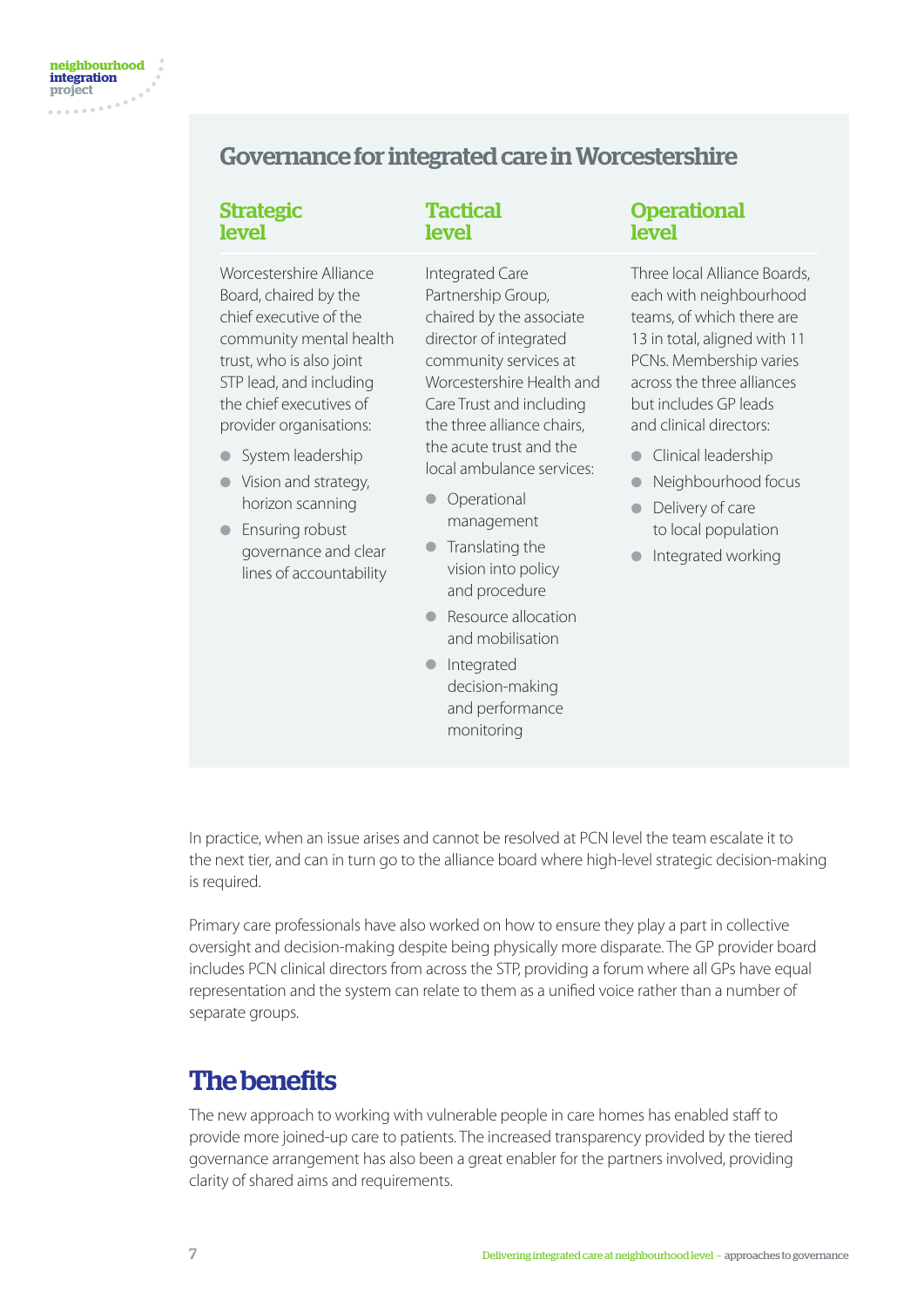## Advice for others

Partners across Worcestershire – from the CCG to the community trust to a local PCN director – agree that within the culture of the NHS it can be easy to get caught up in governance. To innovate, they have got on and done things, 'seeking forgiveness not permission' – but they have also worked to create a governance structure that supports that spirit of innovation.

#### *Be brave and go for it.*

Rob Cunningham, associate director of integrated community services, Worcestershire Health and Care Trust

# Collaborative Newcastle

## Key learning

- Develop a clear and transparent model for accountability at strategic and tactical levels.
- Be proactive in seeking out models for what effective system leadership can look like.
- Be reflective about the leadership in your system and take steps to change it where it is working less well.

#### How integrated services are being delivered

Newcastle's joint system leadership focuses on delivering priorities in health and care, as well as growth and prosperity. Partners in delivering the vision for health and care include the CCG, the city council, the local acute, community, and mental health trusts and the Blue Stone consortium of voluntary organisations.

#### How governance challenges were resolved

Like other areas, Newcastle faced the challenge of developing governance structures that would enable integrated working, along with commissioning approaches that would incentivise the right kind of behaviours from providers and embed a sustainable health system.

Partners in Newcastle have developed a structure that allows leaders to retain strategic oversight of progress towards their overarching goals, while enabling colleagues at executive level to move forward on delivery.

At the strategic level, the Joint Executive Group (JEG) chaired by the council's chief executive includes chief officers and their deputies from the city council, the CCG, the acute and community trust, and the mental health trust. They are responsible for driving forward a plan called 'Improving Health, Wealth and Wellbeing.'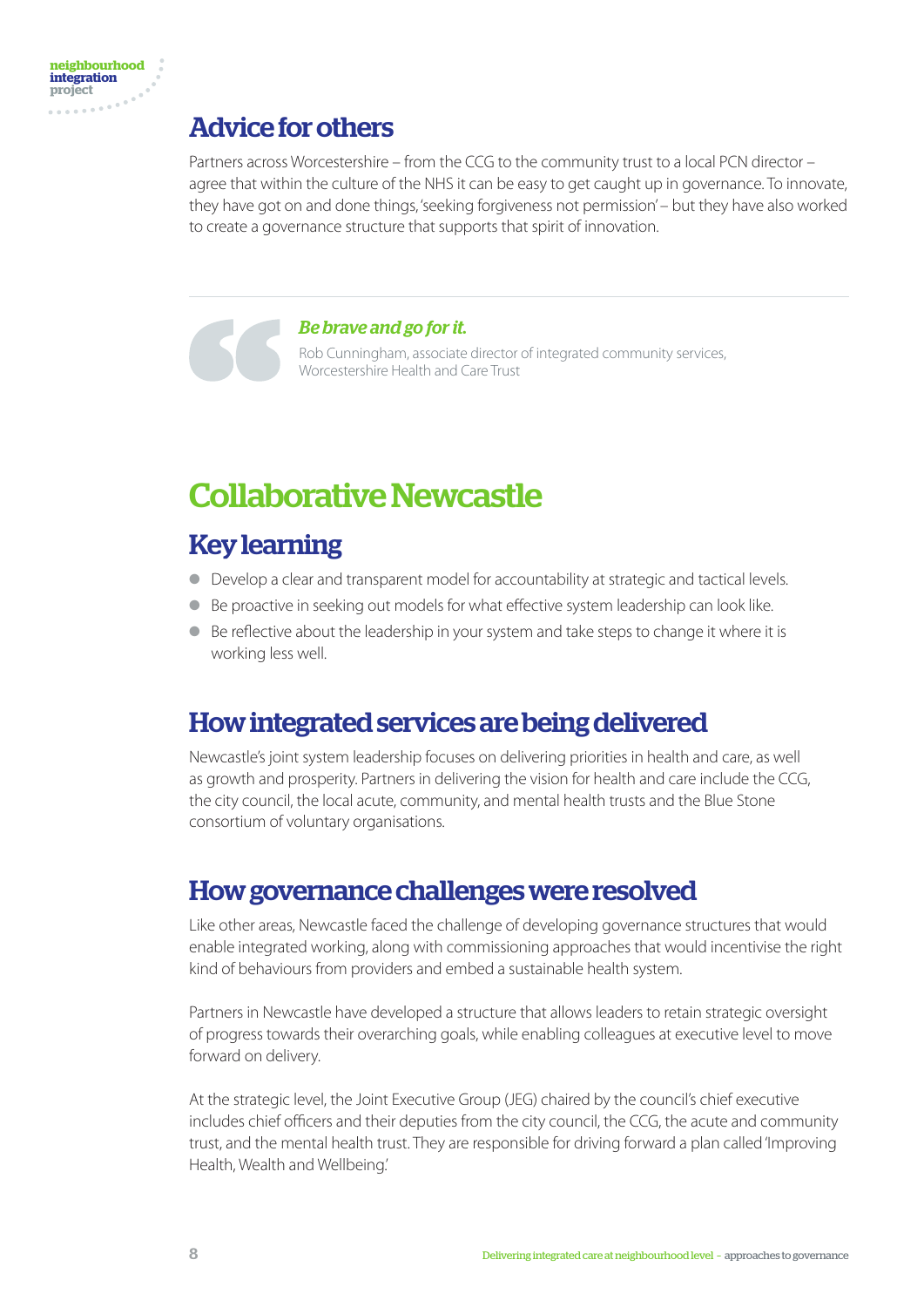The chief operating officer for the acute and community trust, who sits on the JEG, also chairs the tactical Joint Delivery Group (JDG), which reports into the JEG. This includes representatives from the provider organisations, the voluntary sector, the GP federation, the local DASS, the local DCS and the director of public health, alongside clinical directors from the system's seven PCNs. The JEG's role is to problem solve any knotty issues that can't be solved by the JDG.

Twice a year the JDG proposes its workplan to the JEG. The JEG reviews the workplan, gets updates on its workstreams, and takes presentations from speakers on key potential developments. It can also give the go-ahead for new initiatives.

The JDG also feeds up to the JEG on the challenges that it faces in realising its 'Collaborative Newcastle' vision of health, growth and prosperity for the city. For example, the JEG gave its blessing to a proposal for legal support to develop a governance framework for the JDG's plans to progress coproduction and develop collective purchasing and spending power.

The JDG has also worked with an academic called Toby Lowe at Northumbria University with a research interest in complex commissioning. His work found that traditional contracts tended to incentivise gaming, with metrics unable to capture the level of complexity involved in delivering more integrated health and care. Instead, this academic proposed a 'human learning system' approach as an opportunity to get beyond 'old commissioner and provider speak' and establish a model that goes beyond the confines of a commercial contract. The JDG have also made use of Lankelly Chase's work on what good system leadership looks like, using the nine dimensions they propose to survey their own members every six months to test how healthy behaviours are and whether any areas need more attention.

Having delivered a workshop to the JDG, Toby Lowe and his colleagues now train cohorts on the citywide joint leadership programme, where 25 senior leaders at a time from across disciplines will learn together for a year, working on joint projects to deliver real change for local people.

## The benefits

The JEG and JDG structure makes accountability clear. This helps foster a high level of engagement, together with a clear sense that the work of the JDG is making a real difference.

#### *People are seeing it as being the future.*

Martin Wilson, chief operating officer, The Newcastle Upon Tyne Hospitals NHS Foundation Trust